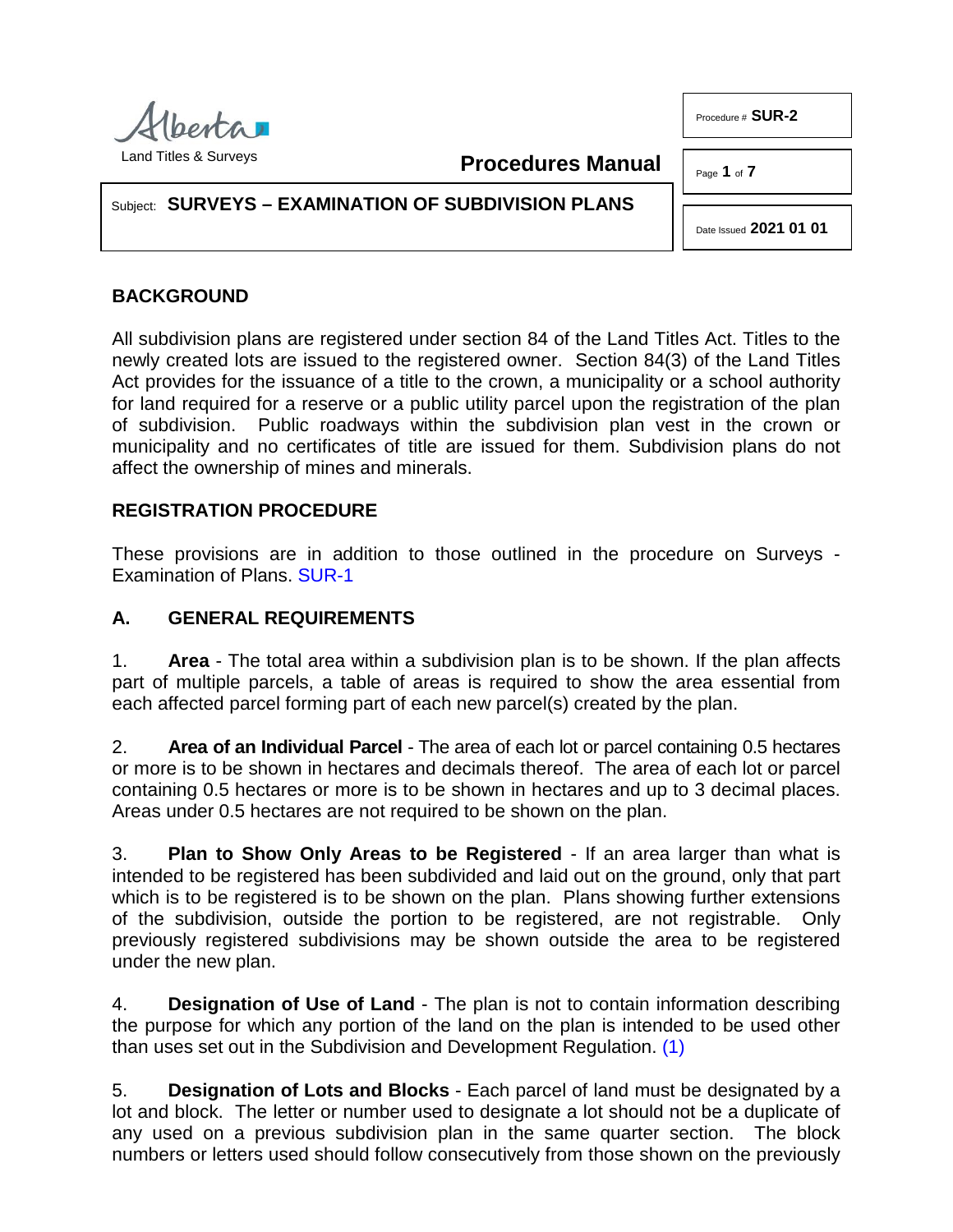registered plans. Duplication in numbering such as Lot 1, Lot 1 MR is not acceptable. Only continuous numbering is permitted (e.g., Lot 1, 2 MR, 3 PUL, 4, etc.). In re-subdivisions of existing blocks, former lot numbers should not be duplicated.

6. **Reserves and Public Utility Lots** - Reserve and public utility lots are to be identified by a number suffixed by the letters identifying the type of lot. For example:

- a) Environment Reserve 1 ER
- b) Municipal Reserve 1 MR
- c) School Reserve 1 SR
- d) Municipal and School Reserve 1 MSR
- e) Public Utility Lot 1 PUL

The letters identifying the type of reserve lot or utility lot must be explained either in the legend or within the lot itself.

The name of the school authority and its address including the postal code is to be given in the legend of a subdivision plan which contains a school reserve or municipal and school reserve. Additional consents may be required for Subdivision plans creating reserves, public utility lots or road. See paragraph 13(f).

### 7. **Lot Dimensions and Bearings**

a) In a block where all the lots are the same width and depth, only the dimensions of the first and last lots need to be shown. All internal lot dimensions may be designated by "ditto" marks. If any dimension or bearing varies, the dimension or bearing of that line must be shown along the lot line.

b) If corner-cuts are standard, a note specifying the required dimensions may be shown in the legend of the plan.

8. **Road Names** - All roads on a subdivision plan must be identified.

9. **Widths of Streets and Lanes** - The perpendicular widths of each street are to be shown twice in each course thereof. When the street is intersected other than perpendicularly by another street or by the limit of the subdivision, the slant width is to be shown. Widths of lanes are to be shown twice in each course in each block.

10. **Title Boundaries** - The plan is to be compared to the certificates of title for the land affected by the plan to ensure there is no encroachment on other lands. All exceptions in the titles are to be accounted for. To do this, the distances, bearings and Iron Posts on the existing plans must be compared to the unregistered plan to determine their location in relation to the new plan.

<span id="page-1-0"></span>11. **Water Boundaries** - The general instructions on water boundaries apply. [\(2\)](#page-6-1)

12. **Right of Way Plans** - All right of way plans affecting the area to be subdivided are to be shown in broken black lines.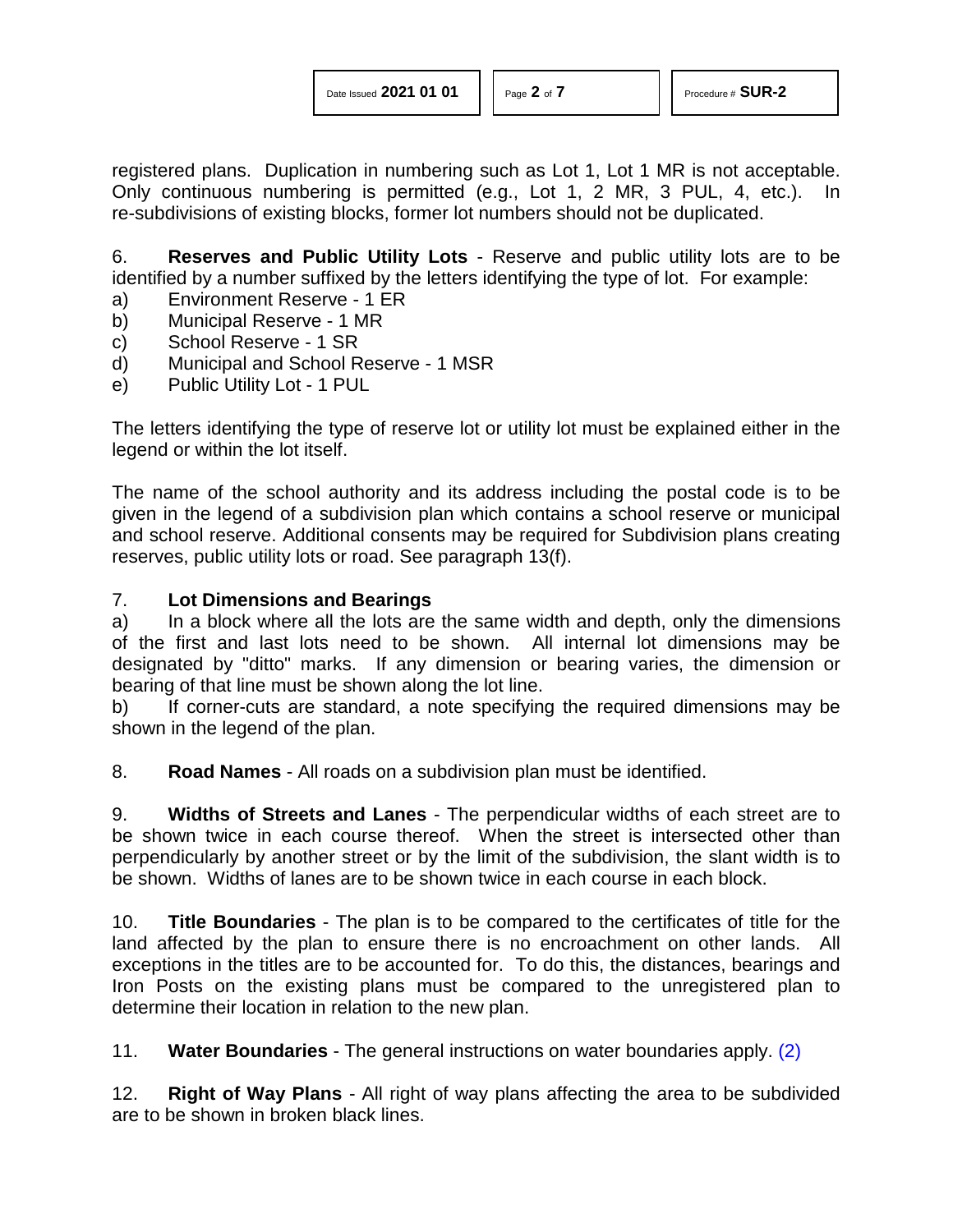13. **Consents Required** - The following consents are required to register a plan of subdivision:

a) Subdivision authority [\(SURVEY-FORM 4\)](http://www.servicealberta.ca/pdf/ltmanual/SURVEY-FORM4.pdf)

b) Land Administration Division of the Department of Sustainable Resources Development if the plan contains land adjoining a water body referred to in the title and there is accreted land included within the plan. In order for Land Titles to determine if accreted land is included in the plan, the previously surveyed bank referred to in the title must be shown in dotted line. [\(3\)](#page-6-2)

<span id="page-2-0"></span>c) Irrigation District approval if land is within an irrigable unit

d) Department of Environment approval in respect of a Restricted Development Area

e) Registered owner(s) [\(SURVEY-FORM 3\)](http://www.servicealberta.ca/pdf/ltmanual/survey-form3.pdf)

f) If a plan contains land dedicated for public purposes (reserves, public utility lots and roads) then:

Each person shown on the title as having an interest pursuant to a registered instrument or caveat except for the following:

- mortgage of utility right of way;
- restrictive covenant;
- zoning restrictions;
- writ of enforcement;

Any interest which affects part of a title and that part is clearly described or shown as falling outside the limits of the new plan.

<span id="page-2-1"></span>Any interest which affects part of a title that is within the limits of the new plan, but does not fall with the limits of any land dedicated for public purposes. [\(SURVEY-FORM 3\)](http://www.servicealberta.ca/pdf/ltmanual/SURVEY-FORM3.pdf) [\(4\).](#page-6-3)

g) A plan of subdivision, other than a condominium plan or strata space plan, in which there is no dedication of land for roads, reserves or other public purposes does not require the approvals listed in (f) above other than that of the registered owner of the estate being subdivided.

h) A plan of subdivision prepared pursuant to a land boundary adjustment scheme for the municipality of Crowsnest Pass does not require the approvals listed in (a) (e) and (f). [\(5\)](#page-6-4) If for any reason a signature required cannot be obtained, an application by originating notice may be made to the court for an Order dispensing with the signature. [\(6\)](#page-6-5)

The majority of caveats are considered as blanket interests (i.e. affecting the entire title as described in the caveat form). Land Titles is not mandated to review any attachments to a caveat to determine if the interest affects part of a title or not.

A utility right of way is considered to be registered as a blanket interest where a sketch is attached but there is no reference to a plan or survey or the right of way is not described by a metes and bounds description within the grant clause of the document. One example of this is where a document shows the approximate location of the right of way on a sketch attached to the utility right of way document, with a provision to register a plan of survey at a later date and subsequently register a discharge to limit the utility right of way to the plan.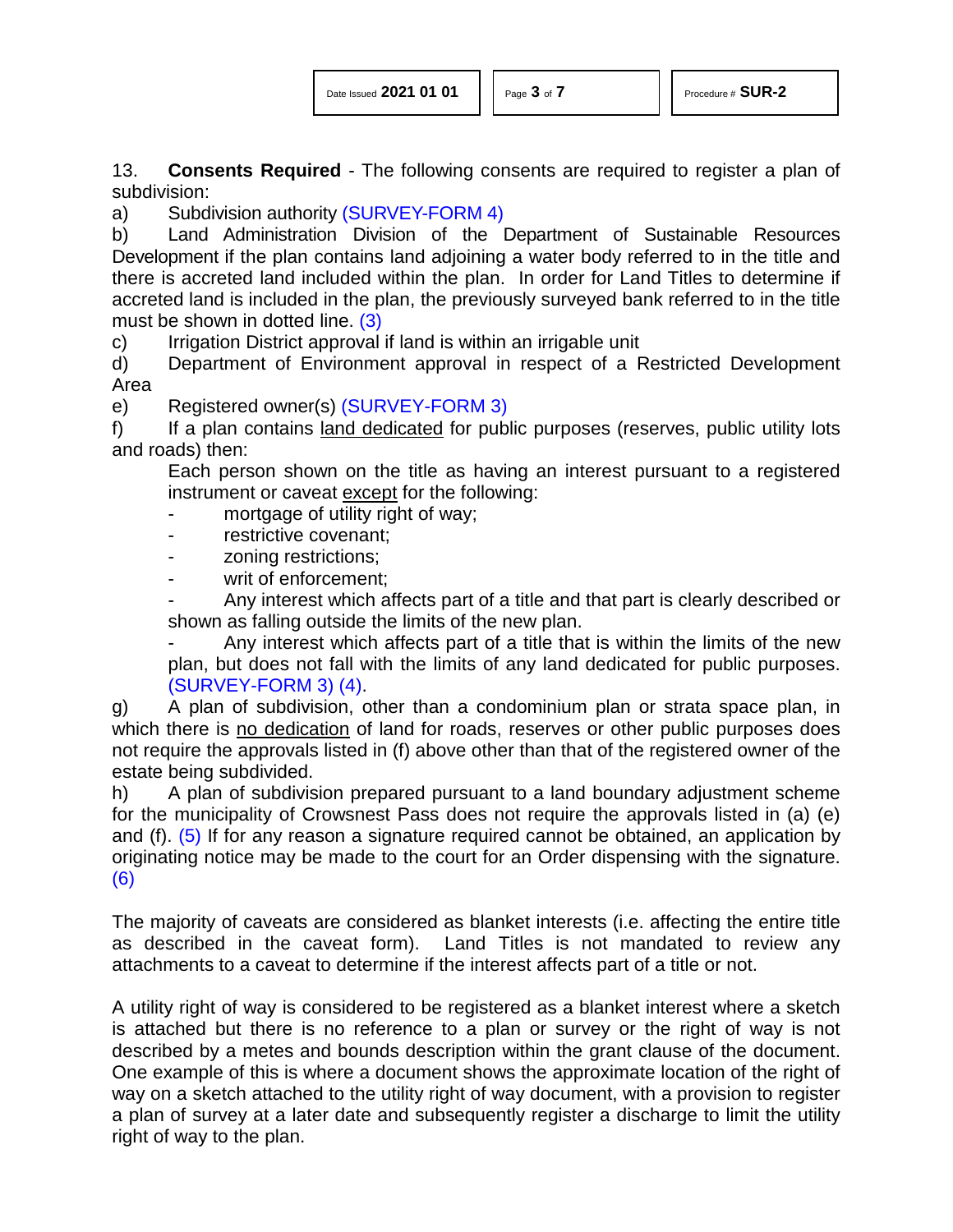The following guidelines should be used to assist in determining the appropriate party(ies) who may be required to consent to a plan of subdivision or a condominium plan when dealing with easement/encroachment/party wall agreements or a caveat relating to any one of these interests.

1. Check the document to determine if the land to be subdivided by the plan is described as the dominant or servient tenement.

2. If it is a dominant tenement, then consent of the current registered owner(s) is required. However, as the registered owner has already consented to the plan for its registration, there is no additional need to specifically mention the document number in the owners consent form.

3. If the land to be subdivided is a servient tenement, then consent from the current owner(s) of all titles of the dominant tenements is required.

Where the title affected by the plan is subject to a caveat re: any one of the above documents, check the caveat to determine the dominant and servient tenements. Do not assume that the caveator shown on the title is the current dominant owner. Ensure that you take into account that the land as described in the original instrument or caveat may have been subdivided. Once you have determined the dominant and servient tenements, the same rule applies as if the actual document was registered. If the dominant tenement is not identified in the caveat, then consent from the caveator is required.

14. **Subdivision authority information** – The following is to be drafted on the plan:

Name of the Subdivision Authority File No.

#### **B. ADDITIONAL REQUIREMENTS FOR LAND BOUNDARY ADJUSTMENT PLAN WITHIN THE MUNICIPALITY OF CROWSNEST PASS**

This plan is a form of subdivision plan and the registration requirements are the same with the following exceptions:

1. **Land Boundary Adjustment Notices** - Prior to this plan being presented for registration, the council of the municipality of Crowsnest Pass must register the following:

- a) a certified copy of the resolution or bylaw of the municipality authorizing the land boundary adjustment scheme,
- b) a list of all existing lots included within the scheme,

A memorandum of the notice with the following particulars is endorsed against the affected certificates of title: [\(7\)](#page-6-6)

<span id="page-3-0"></span>"LAND BOUNDARY ADJUSTMENT NOTICE BY MUNICIPALITY OF CROWSNEST PASS"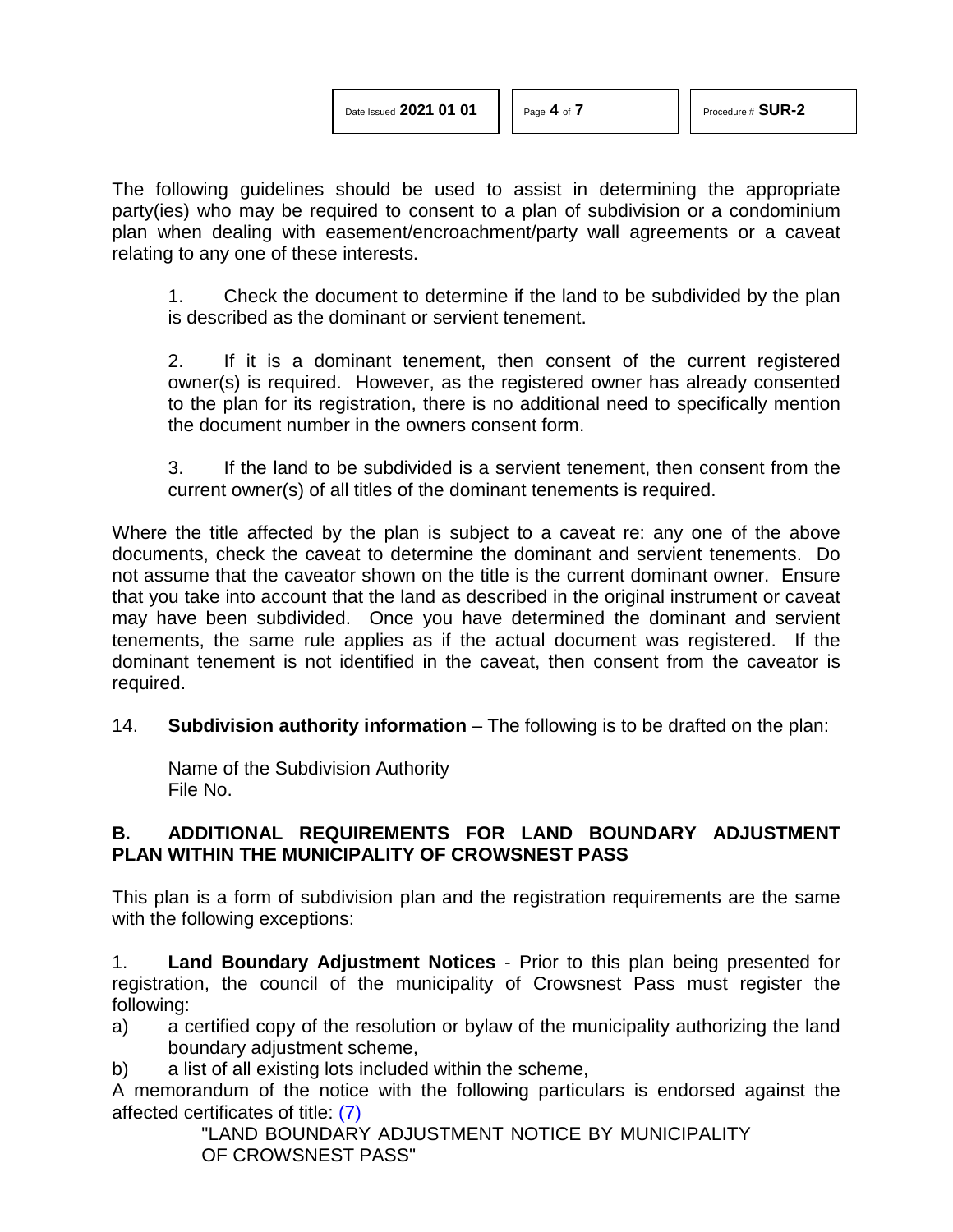<span id="page-4-0"></span>2. **Discharge of Notice** - The notice is wholly discharged upon the registration of the plan of subdivision respecting land included in the scheme. [\(8\)](#page-6-7)

3. **Heading of the Plan** - The plan must be described in the heading as "Plan Showing Survey of Subdivision (by land boundary adjustment scheme) of ".

4. All affected certificates of title must be subject to the notice referred to in item 1.

5. The plan must be accompanied by

a) a certified copy of the resolution or bylaw of the municipality adopting the scheme,

<span id="page-4-1"></span>b) a copy of the scheme certified by the municipality.  $(9)$ 

c) a letter under seal from the municipality consenting to the registration of the plan.

<span id="page-4-2"></span>6. **Subdivision Approval** - Subdivision approval is not required for land boundary adjustment plans. [\(10\)](#page-6-9)

### **C. Registration or Filing of Non-Monumented Plans Pursuant to Section 47 of the Surveys Act**

A surveyor may submit a plan for registration without placing monuments in the ground notwithstanding section 45(1) if sufficient surveys markers exist in the vicinity and;

### 1. **Legend**

- Reference Monuments (state size and material)  $\Delta$  14
- Statutory Iron Post Found  $\bullet$ <sub>113</sub>
- Statutory Iron Post Planted  $O_{166}$ 
	- Traverse lines
- The position where iron posts are to be placed pursuant to section 47 of the Surveys Act  $(238)$
- Curve centre co-ordinates cc 400
- The position where iron posts are to be placed in accordance with Plan . 123

2. The table of co-ordinates of the survey control makers and the monuments is to be shown either on the plan of survey or on a separate document in which case the following is to be added to the plan:

> NOTE: Co-ordinate positions of the Monuments Found or Placed by this survey, Survey Control Markers used, Reference Monuments installed and the location of all Monuments To Be Placed in accordance with section 47 of the Surveys Act, are shown in a Table of Co-ordinates attached to the Plan Instrument.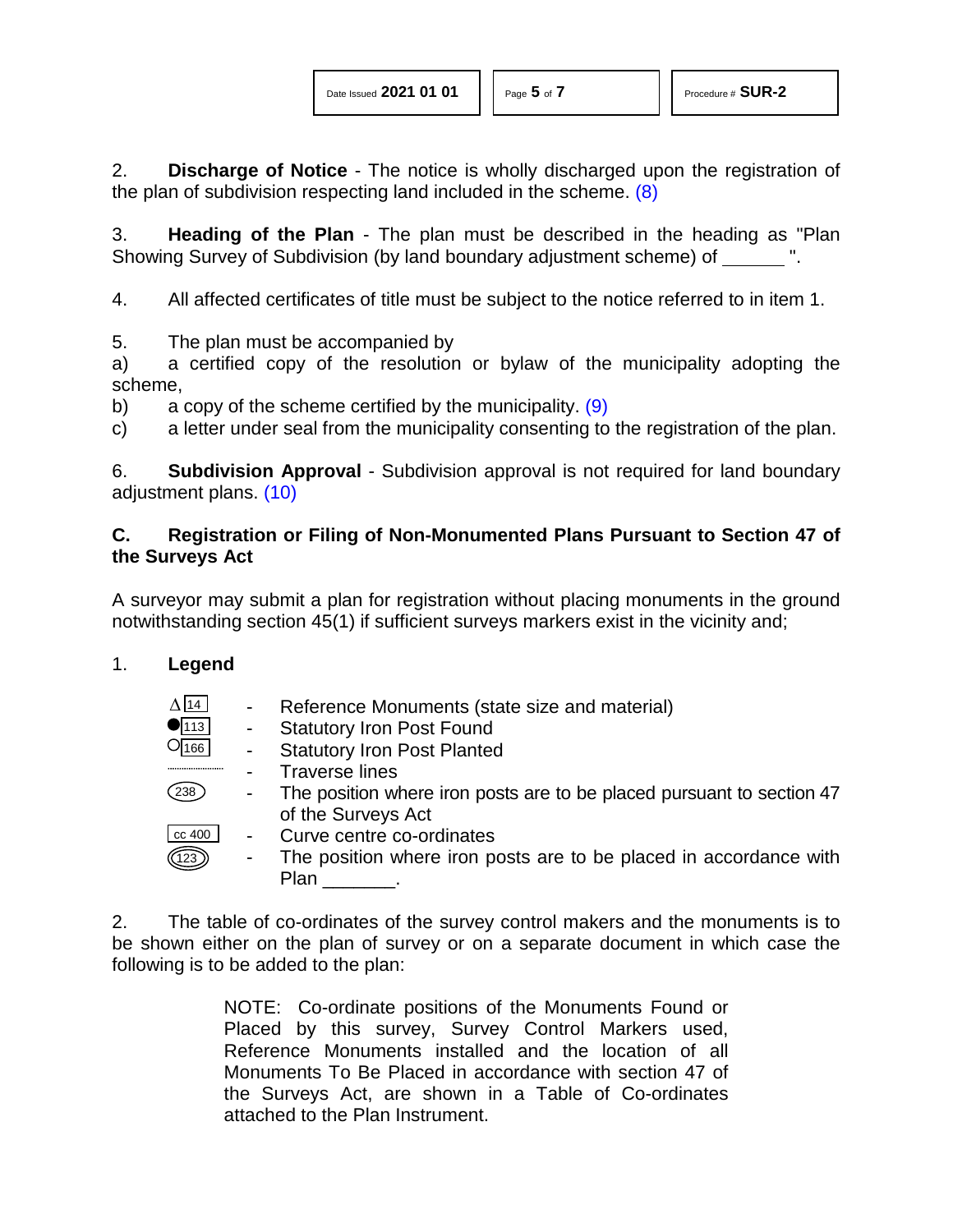3. A plan prepared pursuant to section 47 may consist of one or two sheets. Where two sheets are used the second sheet shall contain only that information which is pertinent during the period that the statutory monuments are not in place. This information includes the reference control network, a key plan of point numbers and may include the table of co-ordinates. The second sheet shall be numbered "SHEET 2 OF 2" and sheet one must contain a statement indicating what information is contained on sheet 2.

4. Surveyors who submit plans pursuant to subsection 47(1) shall be submitted for registration within one year, or a longer period specified by the Director, and

- a) place the monuments required by section 45(1), and
- b) complete a monumentation certificate [\(FORM 11.1](http://www.servicealberta.ca/pdf/ltmanual/FORM11.1.pdf) *Land Titles Act*)

### **D. Instrument Affecting Certificate of Titles to Public Utility Lot and Reserves**

Certificates of title to public utility lots and reserves are issued free and clear of all instruments and caveats other than;

- a) utility rights of way,
- b) easements,
- c) conservation easements,
- d) environmental reserve easements,
- e) zoning regulations,
- f) restrictive covenants,
- g) leases by oil companies,
- h) Public Utility Board or Surface Rights Board Orders,
- i) certificates under the Water Resources Act,
- j) restricted development area notices,
- k) notices under the Drainage District and Irrigation Act,
- l) caveats protecting the above. [\(11\)](#page-6-10)

The list is not necessarily exhaustive.

### **E. FEES**

[Tariff item 8\(1\)](http://www.servicealberta.ca/pdf/ltmanual/APPENDIXI.pdf) is charged for the registration of the plan. In addition, except for plans within the City of Calgary, a cadastral mapping fee is charged pursuant to Alberta Regulation 94/2000 made pursuant to Surveys Act.

The SPIN2 document type to be used when creating a Document Registration Request (DRR) form is: Subdivision Plan

The code used for registration at Land Titles is: SUBP